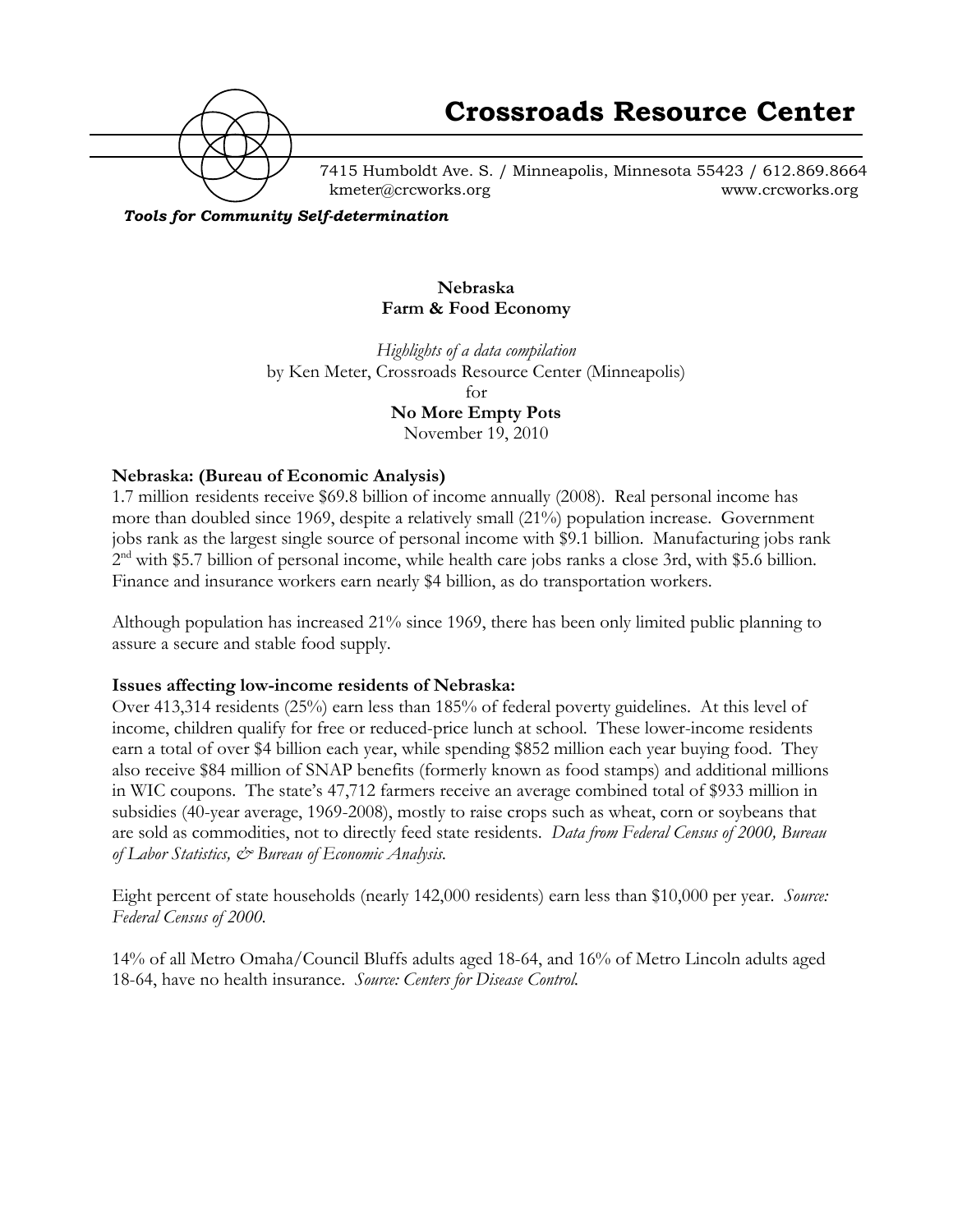## **Food-related health conditions:**

18% of Metro Omaha/Council Bluffs residents, and 20% of Metro Lincoln residents, reported in 2009 that they eat five or more servings of fruit or vegetables each day. That is to say, 80% do not. This is a key indicator of health, since proper fruit and vegetable consumption has been connected to better health outcomes. *Source: Centers for Disease Control.*

48% of adults in both Metro Omaha/Council Bluffs and Metro Lincoln report they do not regularly exercise. *Source: Centers for Disease Control.*

7% of Metro Omaha/Council Bluffs residents, and 6% of Metro Lincoln residents, have been diagnosed with diabetes. *Source: Centers for Disease Control.* Medical costs for treating diabetes conditions in Nebraska are estimated at \$1 billion per year. *Source: American Diabetes Association.*

62.3% of Metro Omaha/Council Bluffs residents are overweight (34.9%) or obese (27.4%). 60% of Metro Lincoln residents are overweight (35.1%) or obese (24.9%). Medical costs for treating these conditions in Nebraska are estimated at \$454 million per year. *Source: Centers for Disease Control.*

37% of Metro Omaha/Council Bluffs residents tested, and 36% of Metro Lincoln residents tested, were found to have high cholesterol.

# **The state's farms (Agricultural Census, 2007)**

*Agriculture Census data for 2007 were released February 4, 2009*

#### *Land:*

- Nebraska has 47,712 farms. This is a 3.3% decrease in farms since 2002.
- 11,202 (23.5%) of these are  $1,000$  acres or more.
- This is the most prevalent farm size for Nebraska farms.
- 8,851 (18.6%) farms are less than 50 acres.
- Average farm size was 953 acres, up 2% over 2002.
- The state holds 45.5 million acres of farmland.
- This includes 21.5 million acres of cropland.
- 17,128 (36%) farms irrigate a total of 8.5 million acres of land.
- 1,604 farms receive water from the Bureau of Reclamation.
- Average value of land and buildings per farm is \$157,427.

*Sales (Note that there may be discrepancies between Ag Census data and Bureau of Economic Analysis data, below):*

- \$15.5 billion of crops and livestock were sold in 2007.
- This is 5% of the value of all farm commodities sold in the U.S.
- This is a 60% increase in sales over 2002 sales of \$9.7 billion.
- Total farm production expenses for all Nebraska farms totaled \$12.3 billion, 36% more than the 2002 level of \$9.0 billion.
- The largest expense paid by farmers was \$4.1 billion to buy livestock. Second largest expense item was feed costs totaling \$2.0 billion. Fertilizer costs ranked third, at \$914 million, while cash rent costs totaled \$831 million. Depreciation costs totaled \$790 million. Farmers spent \$625 million for supplies, \$608 million for fuel and oil, \$597 million for seeds, and \$481 million paying interest on loans. Hired labor costs totaled \$417 million for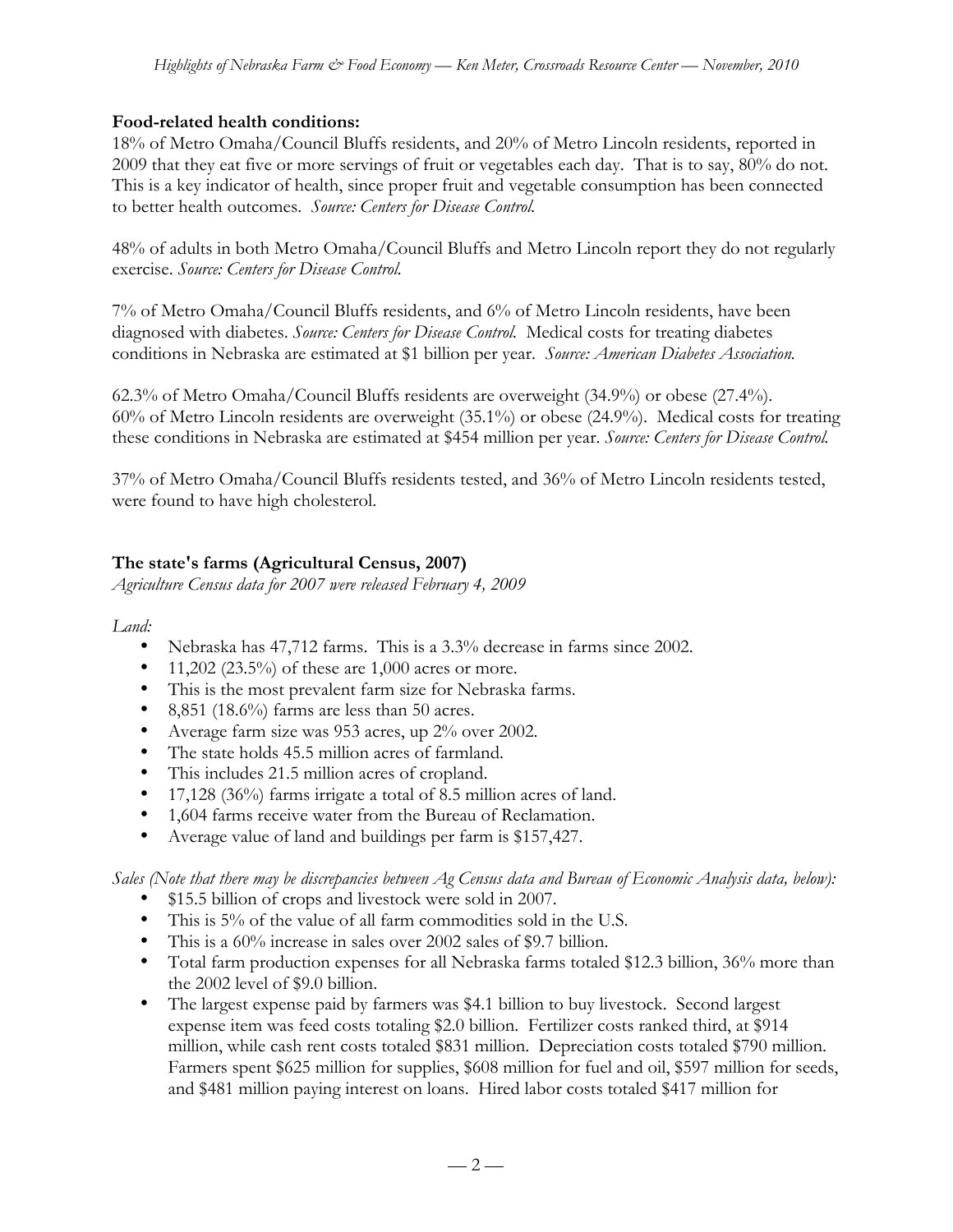Nebraska farms, and chemical costs totaled \$404 million. Farmers also spent a total of \$316 million paying property taxes.

- \$6.8 billion of crops were sold (44% of sales), \$3.5 billion (102%) more than in 2002.
- \$8.7 billion of livestock and products were sold (56% of sales). This is \$2.3 billion (37.2%) more sales than in 2002, by 3,000 fewer farms (-11.0%).
- 15,020 (31%) of the state's farms sold less than \$10,000 of products in 2007. Their aggregate sales of \$26.2 million amounted to 0.2% of the state's farm product sales.
- 19,576 farms  $(41\%)$  sold more than \$100,000 of products, an aggregate total of \$14.9 billion, 96% of state farm product sales.
- 34,924 (73%) farms received \$387 million of federal subsidies in 2007, 11% more than in 2002. *[Note that Agriculture Census data differ from Bureau of Economic Analysis data; see below.]*
- 30% (14,244) of Nebraska farms reported net losses in 2007, after subsidies are taken into account.

## *Grains, Dry Edible Beans, Oil Crops, and others:*

- Nebraska farms sold \$6.5 billion of grains, oil crops and edible beans, more than double the \$3.0 billion sold in 2002 .
- 22,812 Nebraska (47.8%) farms raised \$4.4 billion (1.4 billion bushels) of corn on 9.1 million acres in 2007.
- This was a production average of 155 bushels per acre.
- Corn sold at an average price of \$3.14 per bushel.
- In 2009, Nebraska farmers sold 11.5% of the nation's corn.
- 16,620 (35%) Nebraska farms sold \$1.5 billion (190 million bushels) of soybeans from 3.8 million acres in 2007.
- This is an average sale price of \$7.89 per bushel.
- Nebraska farmers sold 7.5% of the nation's soybeans in 2009.
- 8,037 of the state's farmers raised 81.7 million bushels of wheat, primarily winter wheat, on 1.9 million acres.
- The state's wheat crop brought a total of \$407 million.
- 885 farms raised 2.1 million bushels of oats on 35,108 acres.
- 35 farms produce 81,963 bushels of barley on 1,777 acres, worth \$194,000.
- 1,901 farms produced 22 million bushels of grain sorghum worth \$75 million.
- Nebraska farmers sold 26.6% of the proso millet sold by U.S. farmers in 2009, and 10% of the edible dry beans (state sales totaled \$81 million).
- State farmers sold \$66 million of sugar beets in 2009.

# *Cattle & Dairy:*

- 21,424 farms hold an inventory of 6.6 million cattle and calves.
- 7.6 million cattle worth \$7.4 billion were sold from 20,218 farms in 2007. This represents a decline of 3,000 farms (-13.7%) since 2002, while total sales were \$1.9 billion (36.2%) higher.
- Nebraska farmers and ranchers sold 14.3% of the nation's cattle in 2009
- 494 farms were reported as selling milk or dairy products, 148 (23.1%) fewer than in 2002.
- Milk and dairy sales totaled \$172 million, \$23 million (15.5%) more than five years before.
- Nebraska farms held a total of 54,410 milk cows.
- 20,576 farms produced 6.2 million dry tons of forage crops (hay, etc.) on 2.6 million acres of cropland. Of these, 9,733 farms sold \$207 million of forage.
- In addition, 2,671 farms produced 3.1 million tons of corn silage on 185,584 acres.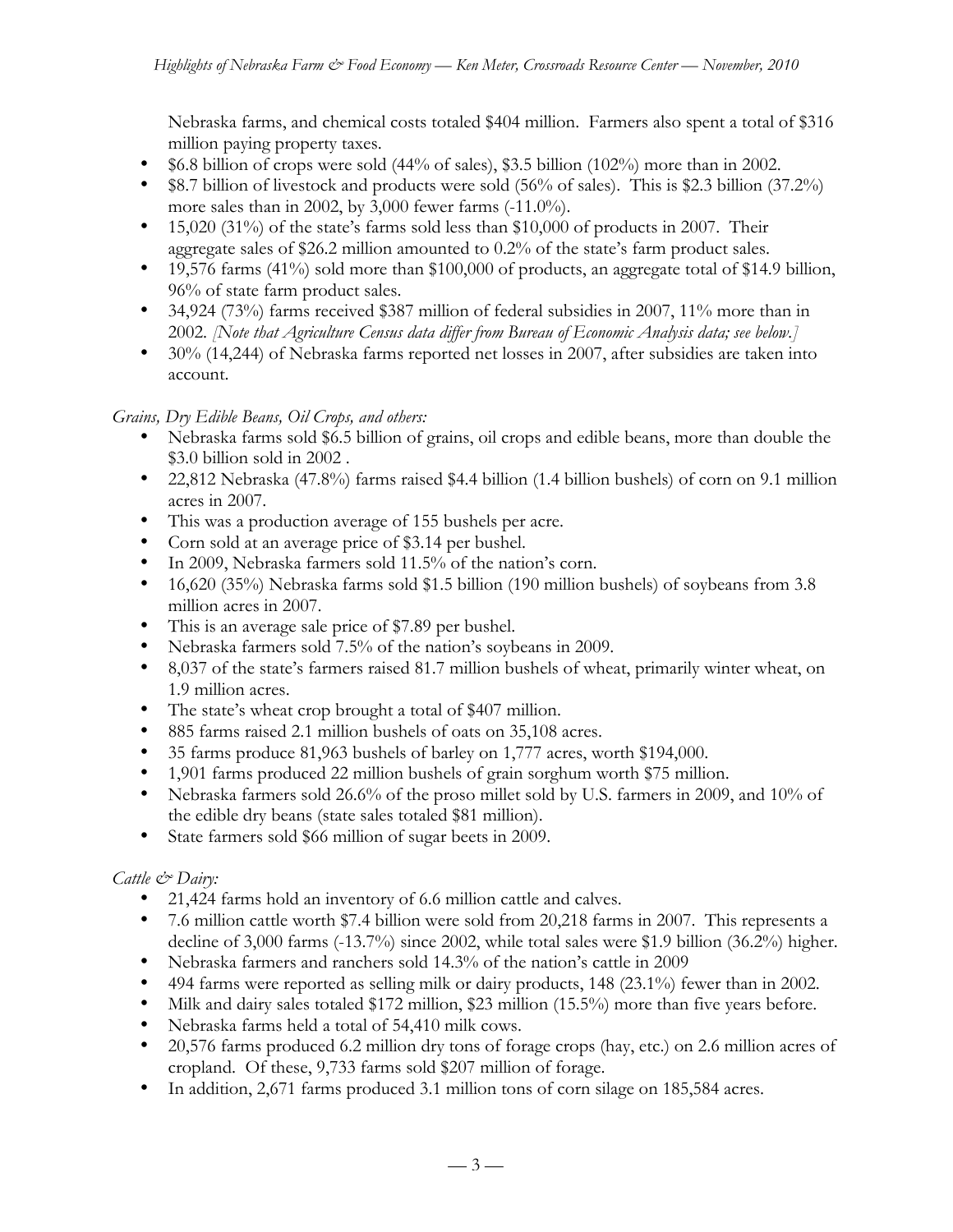#### *Other livestock & animal products:*

- 2,482 farms sold 10.9 million hogs and pigs for a total of \$923 million. This is a decrease of 1,112 farms (30.9%), and an increase of \$333 million (56.3%) in sales, over the past five years.
- 2,213 farms held an inventory of 3.3 million hogs and pigs.
- 1,657 farms sold a total of \$9 million of horses. This is a decrease of 5.9% in the number of farms selling horses, and a decline of 17.7% in sales, since 2002.
- The number of farms selling poultry and related products rose 160% from 722 in 2002 to 1,875 in 2007.
- Despite this rise, poultry sales only rose 16%, from \$142 million to \$165 million.
- Inventory of layers is 10.5 million on 1,960 farms.
- Nebraska has 206 broiler chicken producers, selling a total of 4.9 million birds.
- 1,637 farms sold \$10 million of sheep, lambs, and goats. This is an increase of 10.5% in the number of farms, and a 21.5% increase in sales, since 2002.

#### *Nursery, Landscape and Ornamental Crops:*

- 371 farms sold \$41 million of ornamental and nursery crops. This was \$7 million (20.3%) more than was sold in 2002.
- 71 Nebraska farms sold Christmas trees.

## *Vegetables & Melons (some farmers state that Ag Census data does not fully represent vegetable production):*

- Nebraska farms sold \$63.8 million of vegetables and potatoes in 2007 mostly potatoes. This is 9.4% more than the state's vegetable sales of \$58.3 million in 2002.
- 340 farms produced these vegetables on 23,646 acres of land; this is a 32% increase over the 261 vegetable farms in Nebraska in 2002.
- 135 farms raised potatoes. (Total potato sales by Nebraska farmers was \$71.7 million in 2009.)

Specific vegetables listed in the Agriculture Census:

|                  | Farms                 | Acres |
|------------------|-----------------------|-------|
| Vegetables       |                       |       |
| Asparagus        | 30                    | 17    |
| Beans, snap      | 97                    | 25    |
| Beets            | 19                    | 8     |
| <b>Broccoli</b>  | 18                    | 5     |
| Cabbage, head    | 23                    | 10    |
| Canteloupes      | 44                    | 81    |
| Carrots          | 13                    | 7     |
| Cauliflower      | 9                     | 2     |
| Cucumbers        | 65                    | 30    |
| Eggplant         | 24                    | 5     |
| Garlic           | 4                     | 3     |
| Herbs, fresh cut | 9                     | 1     |
| Honeydew melons  | 2                     |       |
| Horseradish      | $\mathcal{D}_{\cdot}$ |       |
| Lettuce          | 14                    |       |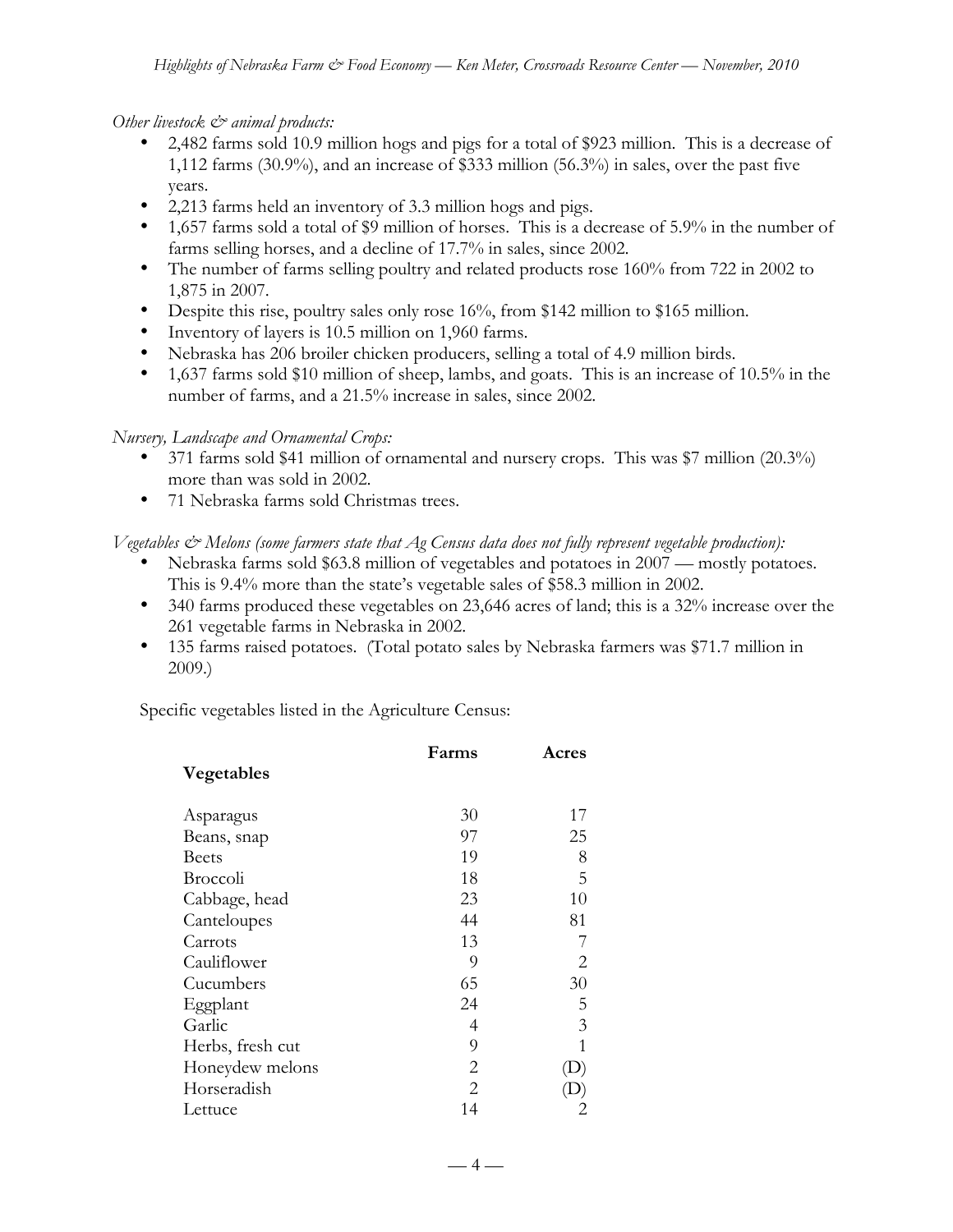| Okra           |     | 1                          |
|----------------|-----|----------------------------|
| Onions, dry    | 21  | 5                          |
| Peas, Chinese  | 4   | 1                          |
| Peas, green    | 3   | $\left( \mathrm{L}\right)$ |
| Peppers, bell  | 97  | $\left( \mathrm{D}\right)$ |
| Peppers, chile | 58  | 22                         |
| Potatoes       | 135 | 20,438                     |
| Pumpkins       | 118 | 1,440                      |
| Radishes       | 14  | 30                         |
| Rhubarb        | 2   | (D)                        |
| Spinach        | 5   | 5                          |
| Squash, summer | 34  | 34                         |
| Squash, winter | 33  | 95                         |
| Sweet corn     | 132 | 839                        |
| Sweet Potatoes | 11  | 2                          |
| Tomatoes       | 154 | 91                         |
| Turnips        | 3   | 1                          |
| Watermelon     | 58  | 376                        |

*Note: (D) means data suppressed by USDA to protect confidentiality.*

*Fruits & Nuts (some farmers state that Ag Census data does not fully represent fruit production):*

- The state has 339 fruit farms with 1,500 acres of orchard, an increase of 60% over the 158 fruit farms operating in the state in 2002.
- These farms sold \$2.6 million of fruit and nuts, an increase of 88.7% over 2002 sales.<br>• Specific fruits and nuts listed in the Agriculture Census:
- Specific fruits and nuts listed in the Agriculture Census:

|                          | Farms | Acres                      |
|--------------------------|-------|----------------------------|
| <b>Fruits &amp; Nuts</b> |       |                            |
| Apples                   | 125   | (D)                        |
| Apricots                 | 32    | 9                          |
| Cherries, sweet          | 31    | 10                         |
| Cherries, tart           | 35    | 13                         |
| Grapes                   | 216   | 611                        |
| Nectarines               | 5     | $\left( \mathrm{D}\right)$ |
| Peaches                  | 54    | 32                         |
| Pears                    | 46    | 19                         |
| Persimmons               | 1     | $\left( \mathrm{D}\right)$ |
| Plums & Prunes           | 32    | 19                         |
| Blackberries             | 25    | $\left( \mathrm{D}\right)$ |
| Blueberries              | 1     | D)                         |
| Raspberries              | 38    | 14                         |
| Strawberries             | 27    | 41                         |
| Chestnuts                |       | 5                          |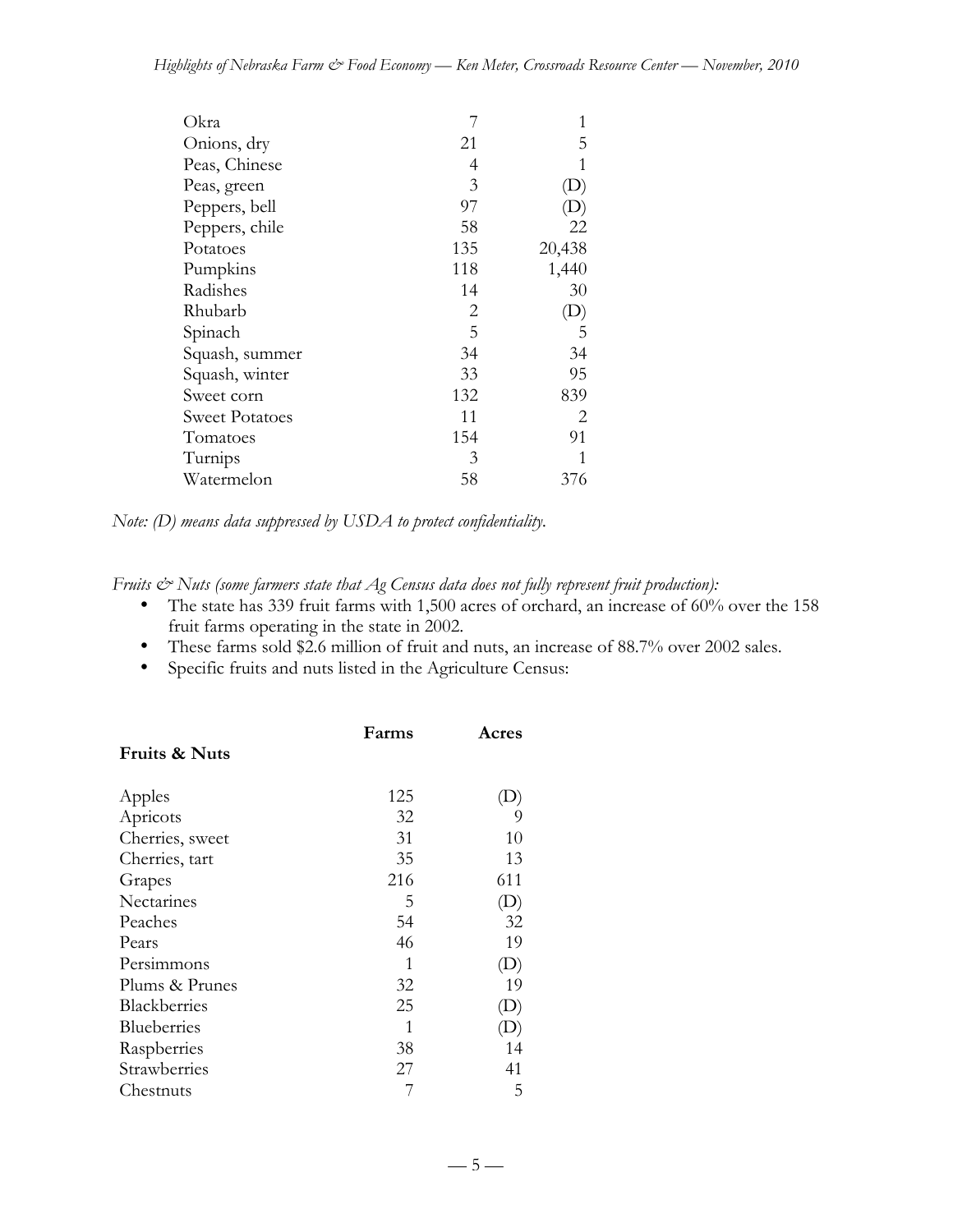| Hazelnuts |    | ╮   |
|-----------|----|-----|
| Pecans    | 23 | 102 |
| Walnuts   |    |     |

*Note: (D) means data suppressed by USDA to protect confidentiality.*

*Direct & organic sales:*

- 1,288 (3%) farms sell \$5.9 million of food directly to consumers. This is an 18% increase in the number of farms selling direct (1,088 in 2002), and a 47% increase in direct sales, over \$4.0 million in 2002. Direct sales account for 0.04% of state farm sales, one-tenth the national average.
- $\bullet$  Direct food sales from farms account for more sales than the state's 18<sup>th</sup>-largest crop, honey.
- 178 farms sold \$18.6 million of organic foods.
- This included \$12.9 million of crops (this may include ornamental and greenhouse crops), \$5.4 million of livestock and poultry, and \$220,000 of products from livestock and poultry (such as milk or eggs).
- Organic acreage totaled 82,407 acres. This is 0.2% of the state's farm land.
- This included 163 farms with 43,407 acres of harvested cropland, 28,510 acres of pastureland on 78 farms and ranches, and 23,007 acres on 149 farms undergoing organic conversion.
- 161farms market through community supported agriculture (CSA) arrangements.
- 1,303 farms produce added-value products on the farm.

#### **Nebraska highlights (Agriculture Census 2007):**

- Nebraska ranks fourth in farm product sales in the U.S.
- Ranking higher were California (\$34.8 billion), Iowa (\$21.0 billion), and Texas (\$16.6 billion).
- Nebraska was also ranked fifth in the U.S. for value of livestock sold (\$8.6 billion) and crops sold (\$6.8 billion).
- The state ranked  $3<sup>rd</sup>$  in the nation for sales of cattle and calves, with \$7.4 billion.
- With sales of \$6.5 billion, Nebraska ranked  $3<sup>rd</sup>$  in the U.S. for sales of cash grains.
- Nebraska ranked  $3<sup>rd</sup>$  in the U.S. for acres devoted to corn for grain, with 9.2 million acres.
- The state ranked  $4<sup>th</sup>$  in the nation for acreage planted to grain sorghum, with 236,607 acres.
- Nebraska ranked  $7<sup>th</sup>$  in acres planted to soybeans, with 3.8 million acres.
- The state ranked  $8<sup>th</sup>$  in acres devoted to forage crops, with 2.6 million acres.
- Nebraska ranked  $9<sup>th</sup>$  in acres planted to wheat, with 1.9 million acres.
- The most prevalent farm size was over 1,000 acres, with 11,202 farms.
- The next most prevalent farm size was 50-179 acres, with 10,104.
- The third most prevalent farm size was 180-499 acres, with 9,838 farms.
- 21,190 (44%) farms use conservation methods.
- 10,323 (22%) farms practice rotational management or intensive grazing.
- 426 farms generate energy or electricity on the farm.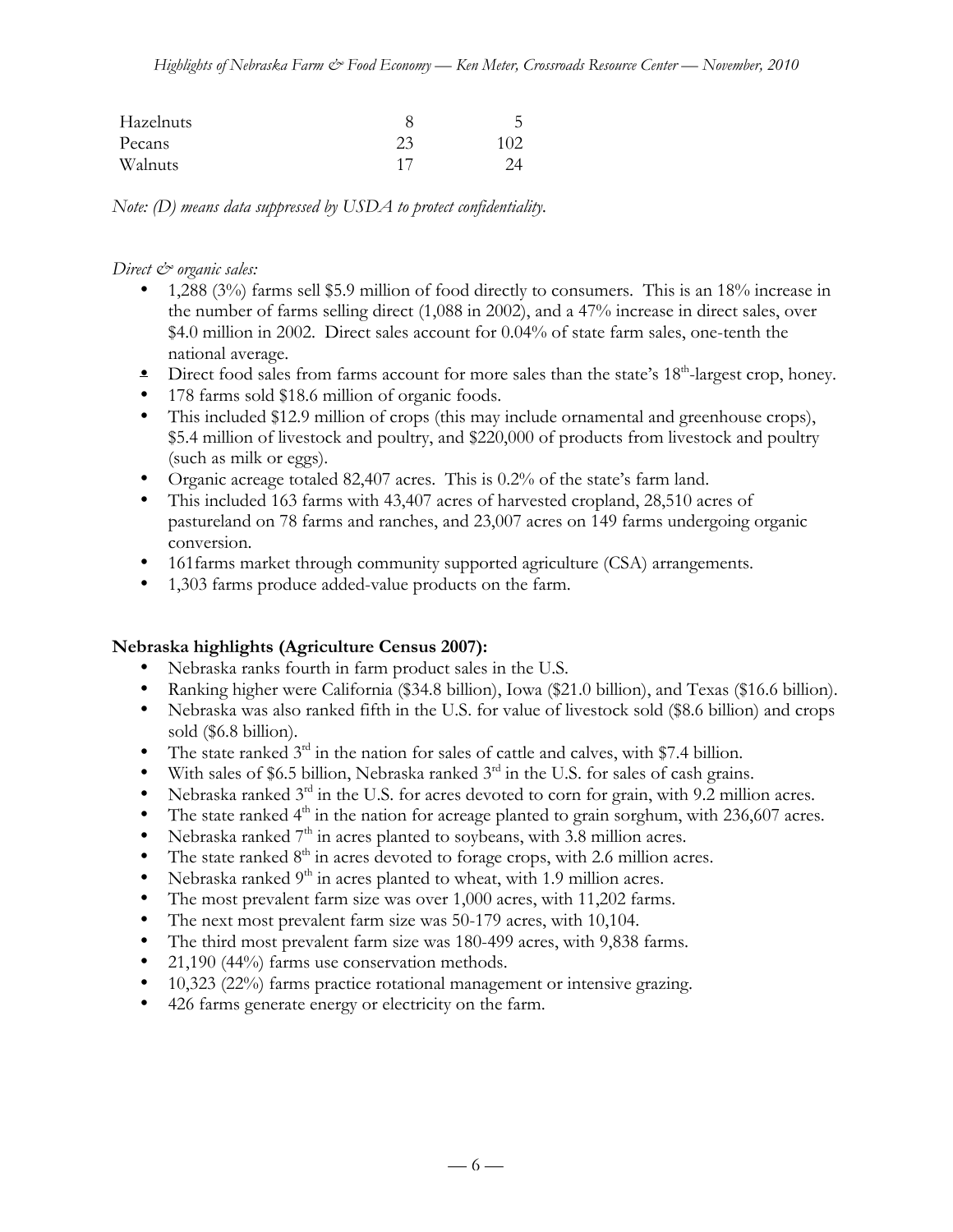# **Sales of Nebraska's top 25 farm products in 2009 (Economic Research Service)**

*See chart on next page*

| \$ billions |
|-------------|
| 6.2         |
| 4.9         |
| 2.3         |
| 0.7         |
| 0.4         |
| 0.2         |
| 0.1         |
| 0.1         |
| (1, 4)      |
|             |

*Note: "Other" category includes edible dry beans, potatoes, sugar beets, sorghum grain, nursery and ornamental crops, broiler chickens, sunflowers, millet, sheep*  $\breve{c}$  *lambs, honey, oats, wool, and farm chickens, in that order. Turkeys and rye are also major Nebraska commodities, but sales figures for these two items were not released by ERS in an effort to protect confidentiality.*

*Note also that 95% of Nebraska farm sales involve the feeding or production of farm animals, while only 0.04% of state farm sales are made directly to consumers.*

*Note also that at \$5 million, direct sales from farmers to consumers amount to more value than the 18th ranking product, honey.*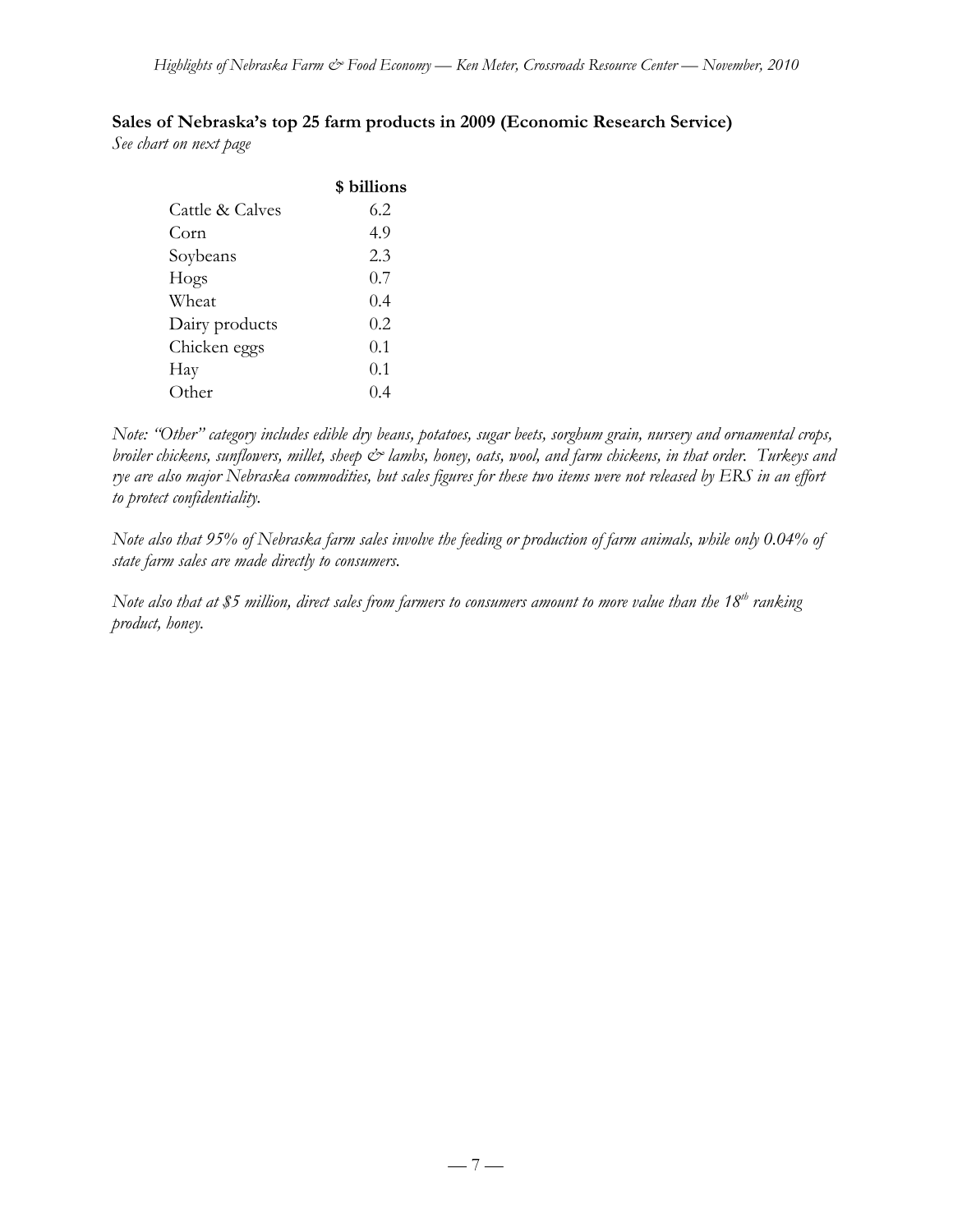**Sales of Nebraska's top 25 farm products in 2009 (Economic Research Service)** *See table on previous page*



*Source: USDA Economic Research Service*

*Note: "Other" category includes edible dry beans, potatoes, sugar beets, sorghum grain, nursery and ornamental crops, broiler chickens, sunflowers, millet, sheep & lambs, honey, oats, wool, and farm chickens, in that order. Turkeys and rye are also major Nebraska commodities, but sales figures for these two items were not released by ERS in an effort to protect confidentiality.*

*Note also that 95% of Nebraska farm sales involve the feeding or production of farm animals, while only 0.04% of state farm sales are made directly to consumers.*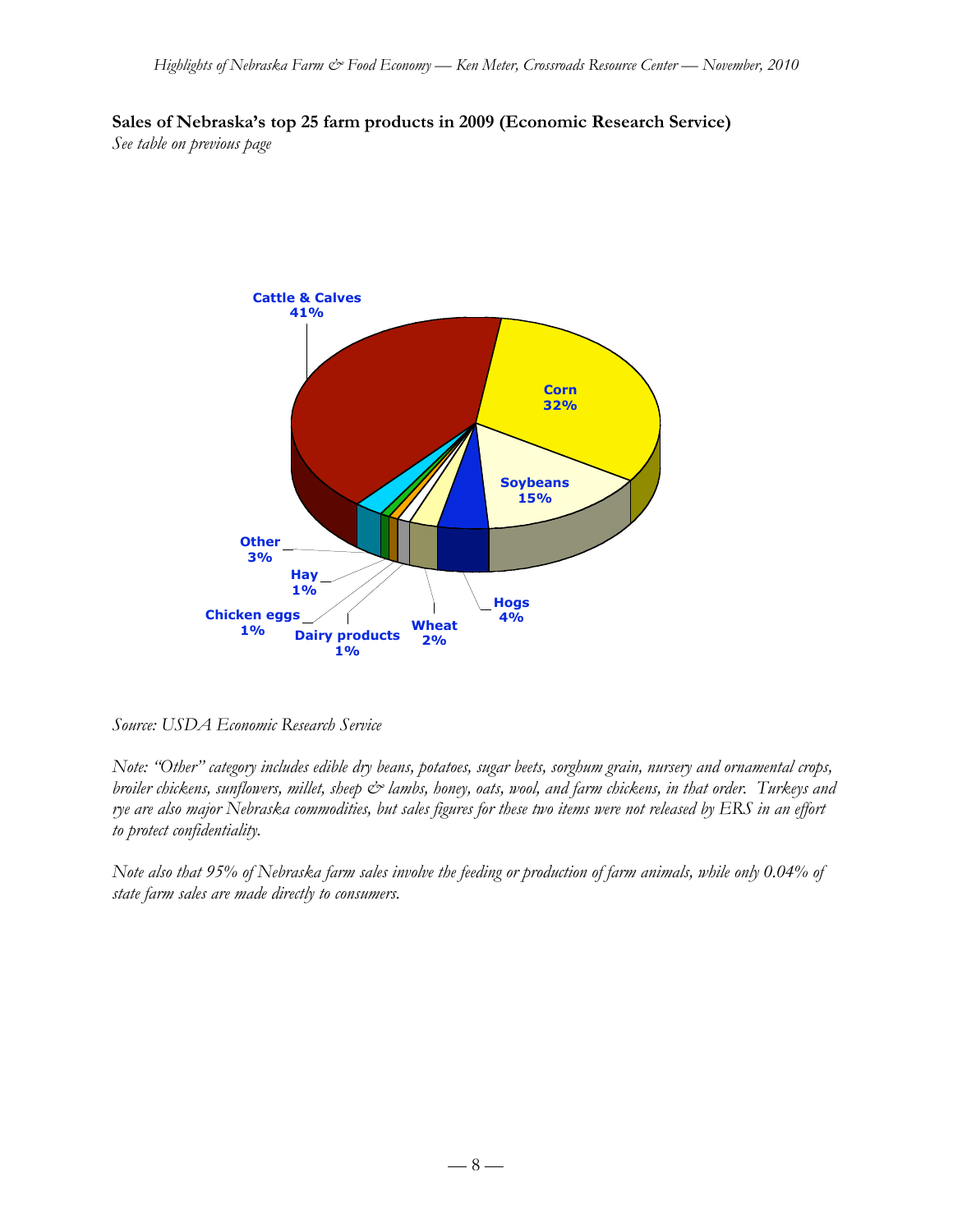## **Balance of Cash Receipts and Production Costs (Bureau of Economic Analysis):**

*Note: Bureau of Economic Analysis farm income data may differ from Agriculture Census data. For Nebraska, BEA farm income data is lower, while expense figures are higher, for an overall lower net income. For one thing, BEA data end in 2008, while USDA data are from 2007. BEA says the major difference between USDA and BEA data sets is that BEA data offer a more full accounting of depreciation costs, in line with international standards. BEA also says it hopes to update its computer models.*

Nebraska farmers sell \$14.1 billion of commodities per year (1988-2008 average), spending \$12.9 billion to raise them, for an average gain of \$1.3 billion each year.

Overall, farm producers have experienced a surplus of \$26 billion since 1988. Yet 30% of the state's farms and ranches reported a net loss in 2007 (Agriculture Census), even after subsidies are taken into account.

Nebraska farmers and ranchers earned \$1.3 billion more by selling commodities in 1969 than they earned in 2008 (in 2008 dollars). This is tempered by the fact that state farmers earned a surplus of \$5.4 billion in one year alone — 1974. Moreover, the \$2.8 billion of surplus gained in 2008 was fueled primarily by commodity speculation, not by lasting price increases. Nationally, net cash farm income fell to zero in 2009, after this speculative bubble burst.

Sales of livestock and related products stayed remarkably steady, about \$10 billion in 1969 as well as in 2008, while crop income fell steadily from 1975 to 2005 (after adjustment for inflation).

Farmers and ranchers earn another \$719 million per year of farm-related income — primarily rental income for land and insurance payments (21-year average for 1988-2008). Federal farm support payments averaged \$1 billion per year for the entire state over the same years.

#### **Nebraska consumers (2008):**

Nebraska consumers spend \$4.4 billion buying food each year, including \$2.6 billion for home use. Most of this food is produced outside the state. \$5.9 million of food products (0.04% of farm cash receipts, and 0.13% of local consumer needs) are sold by 1,288 farmers directly to consumers, but not always to Nebraska consumers.

Estimated change in net assets for all state households was a combined loss of \$2.6 billion in 2008 alone (BLS). This places additional pressure on Nebraska residents as they pay for food.

#### **Farm and food economy summary:**

Farmers gain \$1.3 billion each year producing food commodities, spending \$6 billion buying inputs from external suppliers, for a total outflow of \$4.7 billion from the state economy.

Meanwhile, consumers spend more than \$4 billion buying food from outside. Thus, total loss to the state is \$8.7 billion of potential wealth *each year*. This loss amounts to more than half of the value of all farm commodities raised in the state.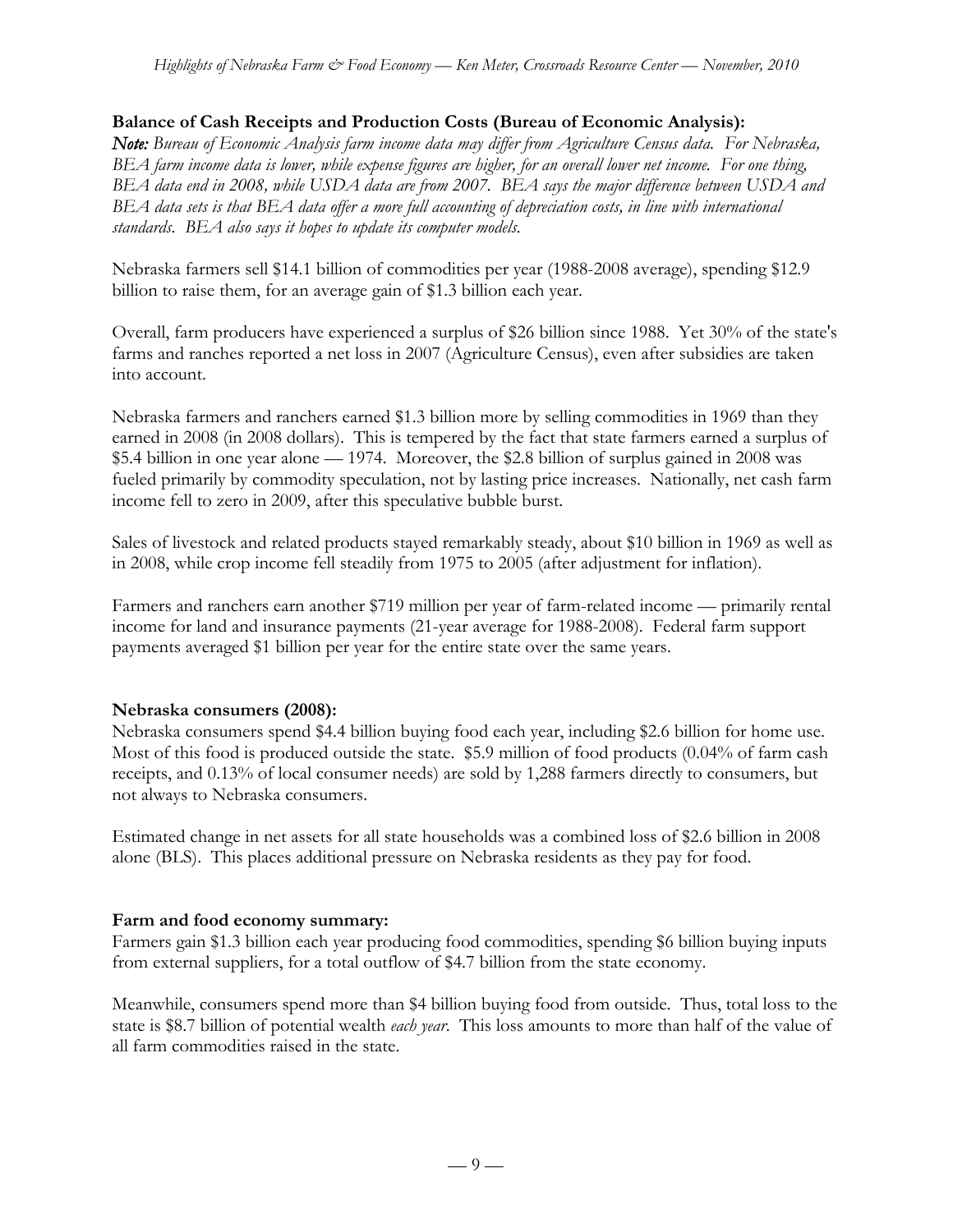## **State of Nebraska: markets for food eaten at home (2008):**

*Source: Bureau of Labor Statistics*

Nebraskans purchase \$4.4 billion of food per year, \$2.6 billion of this to eat at home. Home purchases break down in the following way:

|                                     | millions |
|-------------------------------------|----------|
| Meats, poultry, fish, and eggs      | \$557    |
| Fruits & vegetables                 | 439      |
| Cereals and bakery products         | 359      |
| Dairy products                      | 313      |
| "Other," incl. sweets, fats, & oils | 953      |

If Nebraska consumers purchased only 15% of the food they need for home use directly from state farmers, this would produce \$400 million of new farm income in Nebraska — this would be only 3% of the 2007 farm commodity sales in the state.

## **Burt County: markets for food eaten at home (2008):**

#### *Source: Bureau of Labor Statistics*

Burt County residents purchase \$17.3 million of food each year; \$10.2 million to eat at home. Home purchases break down in the following way:

|                                     | millions |
|-------------------------------------|----------|
| Meats, poultry, fish, and eggs      | \$2.2    |
| Fruits & vegetables                 | 1.7      |
| Cereals and bakery products         | 1.4      |
| Dairy products                      | 1.2.     |
| "Other," incl. sweets, fats, & oils | 3.7      |

#### **Cass County: markets for food eaten at home (2008):**

*Source: Bureau of Labor Statistics*

Cass County residents purchase \$63.7 million of food each year; \$37.7 million to eat at home. Home purchases break down in the following way:

|                                     | millions |
|-------------------------------------|----------|
| Meats, poultry, fish, and eggs      | \$8.0    |
| Fruits & vegetables                 | 6.3      |
| Cereals and bakery products         | 5.2      |
| Dairy products                      | 4.5      |
| "Other," incl. sweets, fats, & oils | 13.7     |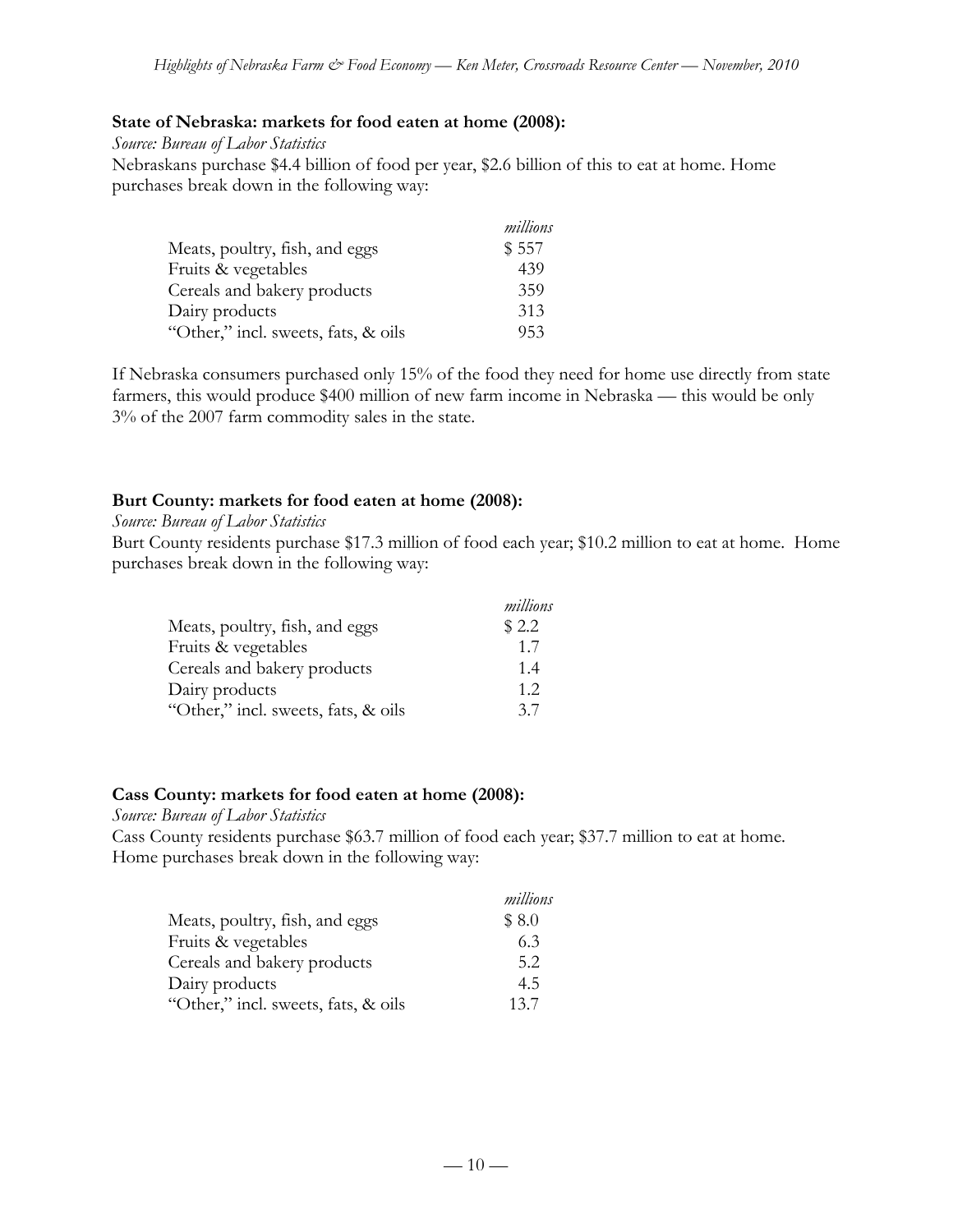#### **Cuming County: markets for food eaten at home (2008):**

*Source: Bureau of Labor Statistics*

Cuming County residents purchase \$22.9 million of food each year; \$13.5 million to eat at home. Home purchases break down in the following way:

|                                     | millions |
|-------------------------------------|----------|
| Meats, poultry, fish, and eggs      | \$2.9    |
| Fruits & vegetables                 | 2.3      |
| Cereals and bakery products         | 1.9      |
| Dairy products                      | 1.6      |
| "Other," incl. sweets, fats, & oils | 49       |

#### **Dodge County: markets for food eaten at home (2008):**

*Source: Bureau of Labor Statistics*

Dodge County residents purchase \$88.6 million of food each year; \$52.4 million to eat at home. Home purchases break down in the following way:

|                                     | millions |
|-------------------------------------|----------|
| Meats, poultry, fish, and eggs      | \$11.1   |
| Fruits & vegetables                 | 8.8      |
| Cereals and bakery products         | 7.2      |
| Dairy products                      | 63       |
| "Other," incl. sweets, fats, & oils | 19.1     |

#### **Douglas County: markets for food eaten at home (2008):**

*Source: Bureau of Labor Statistics*

Douglas County residents purchase \$1.2 billion of food each year; \$739 million to eat at home. Home purchases break down in the following way:

|                                     | millions |
|-------------------------------------|----------|
| Meats, poultry, fish, and eggs      | \$157.2  |
| Fruits & vegetables                 | 123.9    |
| Cereals and bakery products         | 101.2    |
| Dairy products                      | 88.2     |
| "Other," incl. sweets, fats, & oils | 268.9    |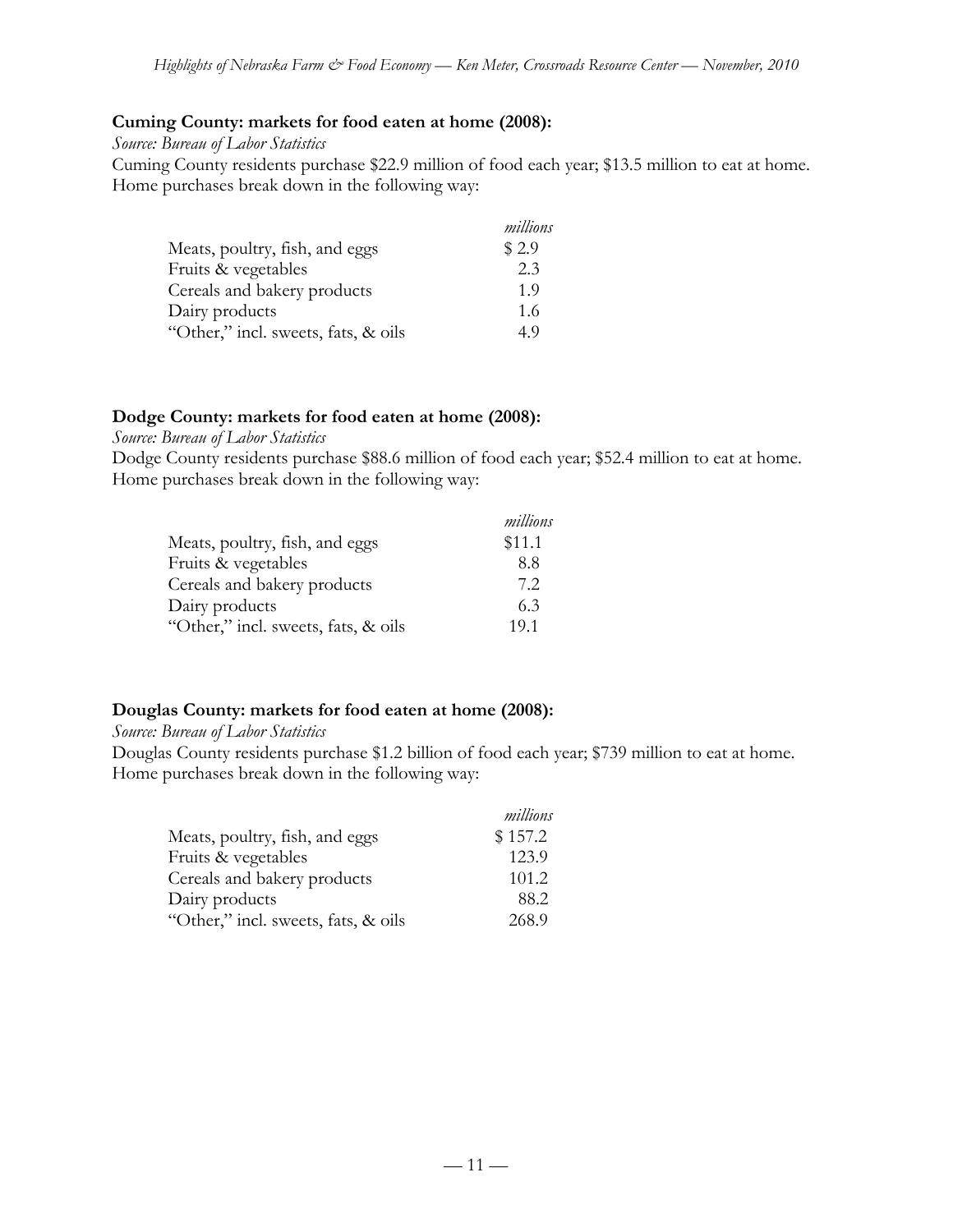## **Lancaster County: markets for food eaten at home (2008):**

*Source: Bureau of Labor Statistics*

Lancaster County residents purchase \$691 million of food each year; \$409 million to eat at home. Home purchases break down in the following way:

|                                     | millions |
|-------------------------------------|----------|
| Meats, poultry, fish, and eggs      | \$86.9   |
| Fruits & vegetables                 | 68.5     |
| Cereals and bakery products         | 55.9     |
| Dairy products                      | 48.8     |
| "Other," incl. sweets, fats, & oils | 148.6    |

## **Otoe County: markets for food eaten at home (2008):**

*Source: Bureau of Labor Statistics*

Otoe County residents purchase \$38.2 million of food each year; \$22.6 million to eat at home. Home purchases break down in the following way:

|                                     | millions |
|-------------------------------------|----------|
| Meats, poultry, fish, and eggs      | \$4.8    |
| Fruits & vegetables                 | 3.8      |
| Cereals and bakery products         | 3.1      |
| Dairy products                      | 2.7      |
| "Other," incl. sweets, fats, & oils | 82       |

# **Sarpy County: markets for food eaten at home (2008):**

*Source: Bureau of Labor Statistics*

Sarpy County residents purchase \$373.9 million of food each year; \$221.1 million to eat at home. Home purchases break down in the following way:

|                                     | millions |
|-------------------------------------|----------|
| Meats, poultry, fish, and eggs      | \$47.0   |
| Fruits & vegetables                 | 37.0     |
| Cereals and bakery products         | 30.3     |
| Dairy products                      | 26.4     |
| "Other," incl. sweets, fats, & oils | 80.4     |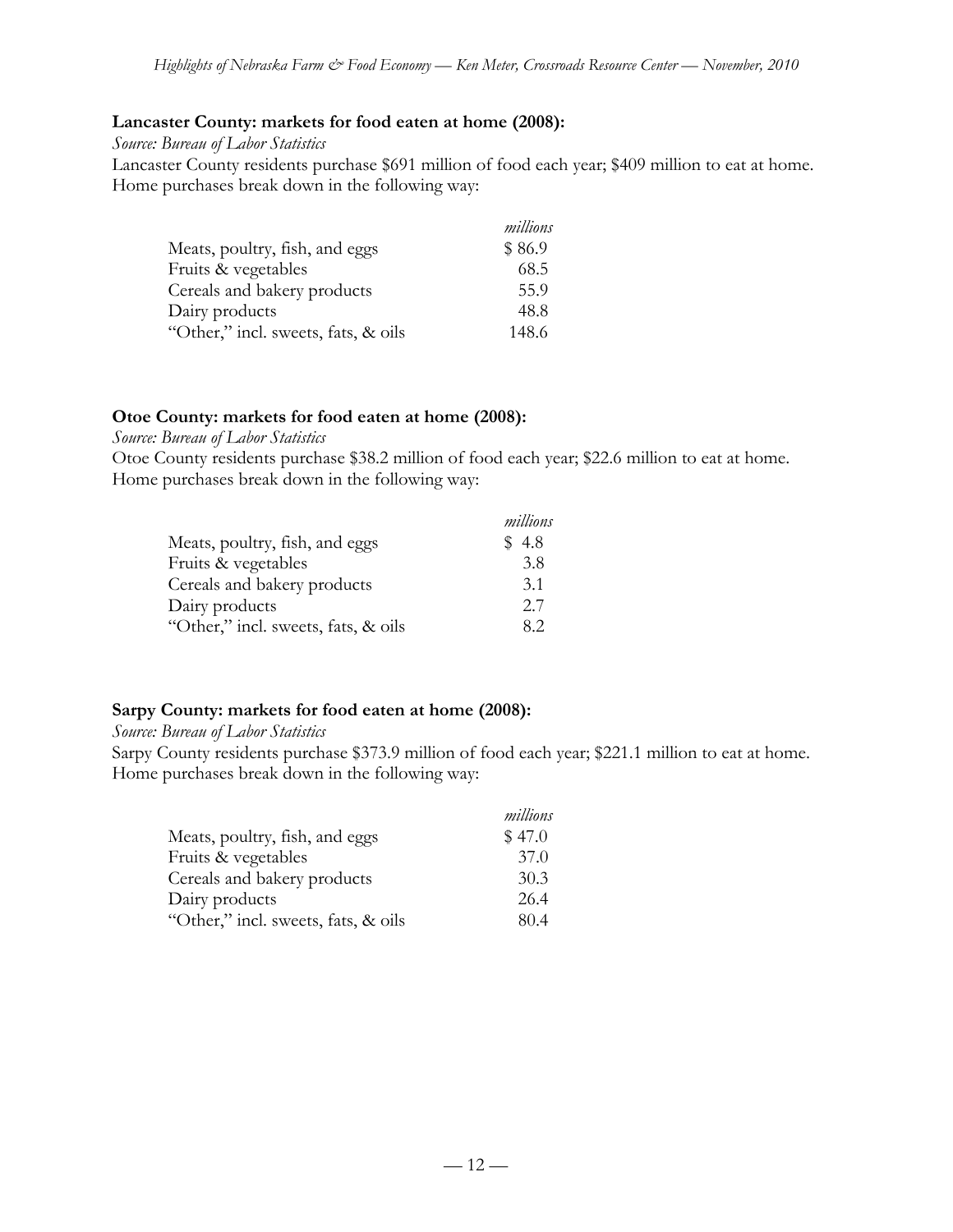#### **Saunders County: markets for food eaten at home (2008):**

*Source: Bureau of Labor Statistics*

Saunders County residents purchase \$49.9 million of food each year; \$29.5 million to eat at home. Home purchases break down in the following way:

|                                     | millions |
|-------------------------------------|----------|
| Meats, poultry, fish, and eggs      | \$6.3    |
| Fruits & vegetables                 | 4.9      |
| Cereals and bakery products         | 4.0      |
| Dairy products                      | 3.5      |
| "Other," incl. sweets, fats, & oils | 10.7     |

#### **Washington County: markets for food eaten at home (2008):**

#### *Source: Bureau of Labor Statistics*

Washington County residents purchase \$49.0 million of food each year; \$29.0 million to eat at home. Home purchases break down in the following way: *millions*

|                                     | millions |
|-------------------------------------|----------|
| Meats, poultry, fish, and eggs      | \$6.2    |
| Fruits & vegetables                 | 4.9      |
| Cereals and bakery products         | 4.0      |
| Dairy products                      | 3.5      |
| "Other," incl. sweets, fats, & oils | 10.5     |

#### **Ten-County Region of Omaha and Lincoln: markets for food eaten at home (2008):**

#### *Source: Bureau of Labor Statistics*

Ten-County Region residents (residents of Burt, Cass, Cuming, Dodge, Douglas, Lancaster, Otoe, Sarpy, Spaulding, & Washington Counties combined) purchase \$2.6 billion of food each year; \$1.6 billion to eat at home. Home purchases break down in the following way:

|                                     | millions |
|-------------------------------------|----------|
| Meats, poultry, fish, and eggs      | \$332    |
| Fruits & vegetables                 | 262      |
| Cereals and bakery products         | 214      |
| Dairy products                      | 187      |
| "Other," incl. sweets, fats, & oils | 569      |

*Note that this region covers about 60% of the state's population*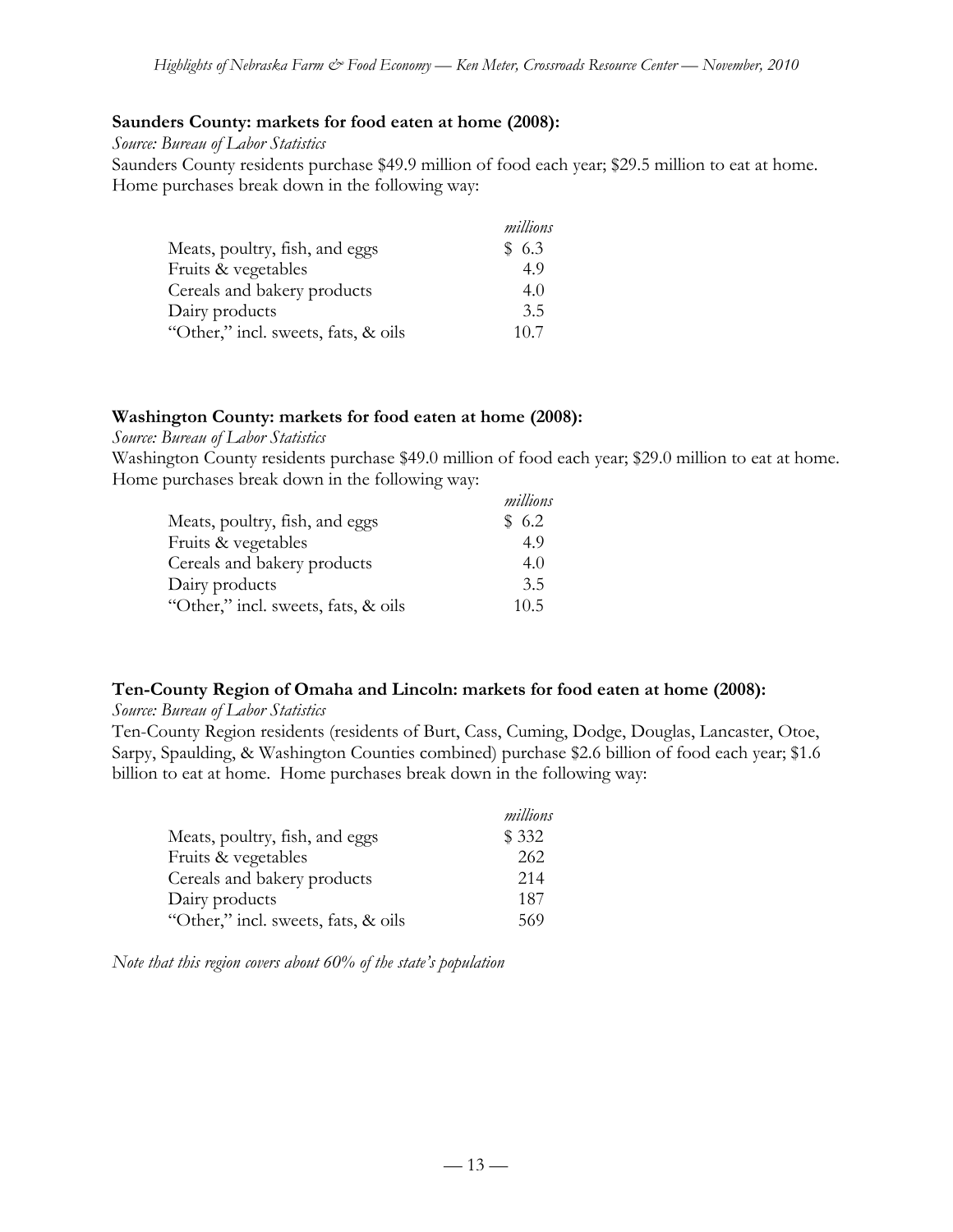## **Omaha/Council Bluffs Metro (MSA) region: markets for food eaten at home (2008):**

*Source: Bureau of Labor Statistics*

Metro Omaha/Council Bluffs residents purchase \$2.0 billion of food each year; \$1.2 billion to eat at home. Home purchases break down in the following way:

|                                     | millions |
|-------------------------------------|----------|
| Meats, poultry, fish, and eggs      | \$262    |
| Fruits & vegetables                 | 207      |
| Cereals and bakery products         | 169      |
| Dairy products                      | 147      |
| "Other," incl. sweets, fats, & oils | 449      |

#### **Lincoln Metro (MSA) region: markets for food eaten at home (2008):**

*Source: Bureau of Labor Statistics*

Metro Lincoln residents purchase \$732 million of food each year; \$433 million to eat at home. Home purchases break down in the following way:

|                                     | millions |
|-------------------------------------|----------|
| Meats, poultry, fish, and eggs      | \$92.1   |
| Fruits & vegetables                 | 72.6     |
| Cereals and bakery products         | 59.3     |
| Dairy products                      | 51.7     |
| "Other," incl. sweets, fats, & oils | 157.5    |

#### **Scotts Bluff Economic Area: markets for food eaten at home (2008):**

#### *Source: Bureau of Labor Statistics*

Scotts Bluff residents purchase \$221.7 million of food each year; \$131.1 million to eat at home. Home purchases break down in the following way:

|                                     | millions |
|-------------------------------------|----------|
| Meats, poultry, fish, and eggs      | \$27.9   |
| Fruits & vegetables                 | 22.0     |
| Cereals and bakery products         | 17.9     |
| Dairy products                      | 15.6     |
| "Other," incl. sweets, fats, & oils | 47.7     |

#### **Sioux City (Iowa) Metro region: markets for food eaten at home (2008):**

#### *Source: Bureau of Labor Statistics*

Metro Sioux City residents purchase \$354.9 million of food each year; \$209.9 million to eat at home. Home purchases break down in the following way:

|                                     | millions |
|-------------------------------------|----------|
| Meats, poultry, fish, and eggs      | \$44.6   |
| Fruits & vegetables                 | 35.2     |
| Cereals and bakery products         | 28.7     |
| Dairy products                      | 25.0     |
| "Other," incl. sweets, fats, & oils | 76.3     |